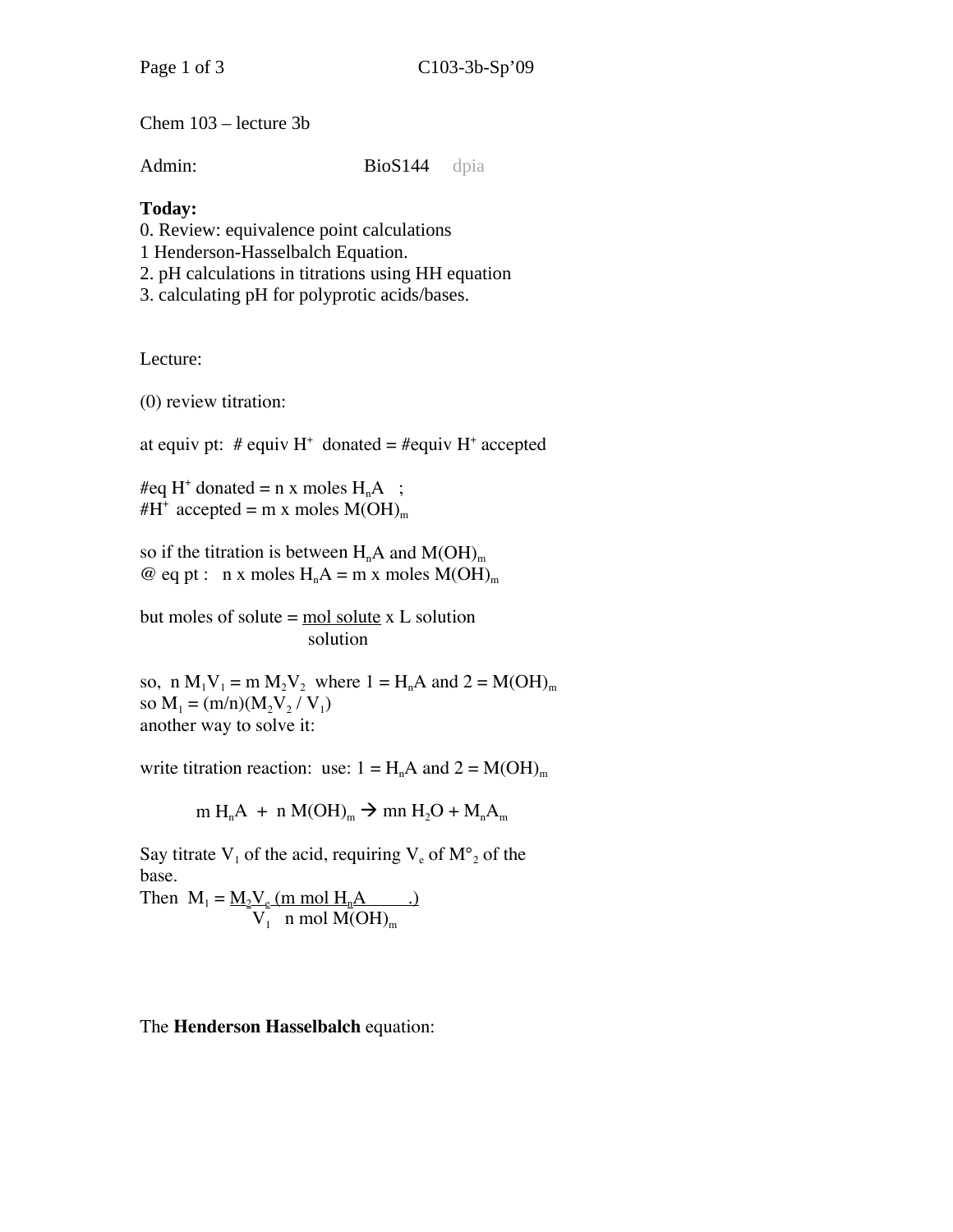$$
K_a = \frac{[H^*][A^-]}{[HA]}
$$
; take the -log of both sides and  
rearrange:  
-logK<sub>a</sub> = -log[H<sup>+</sup>] - log $\frac{[A^-]}{[HA]}$  or,  
-log[H<sup>+</sup>] = -logK<sub>a</sub> + log $\frac{[A^-]}{[HA]}$ , or  
base  
ph = pK<sub>a</sub> + log $\frac{[A^-]}{[HA]}$ ,  
accid

Let's try it:

Example: To a buffer solution of volume  $V_0$ containing  $M_A$  HA and  $M_b$  A<sup>-</sup> is added  $V_{HX}$  volume of  $M_{HZ}$  strong acid HX. HA has a given p $K_a$ . What is the resulting pH?

$$
OK:\n
$$
pH = pK_a + \log \frac{[A^-]}{[HA]} = pK_a + \log \frac{(M_{A^-}V_o - M_{HX}V_{HX})/V_{total}}{(M_{HA}V_o + M_{HX}V_{HX})/V_{total}}
$$
\n
$$
moles HA initially moles HX added (V_o + V_{HX})
$$
\n
$$
(V_o + V_{HX})
$$
\n
$$
(V_o + V_{HX})
$$
\n
$$
moles HA initially moles HX added (V_o + V_{HX})
$$
$$

Try using the HH equation for the titration of acetic acid with NaOH.

Example: Using the buffer equation, determine the pH during the titration of 25.0 mL of 0.100 M acetic acid with 0.100 M NaOH, at the following  $V_{NaOH}$ 's: a)  $V_{NaOH} = 10.0$  mL, b)  $V_{NaOH} = 12.5$  mL, c)  $V_{NaOH} = 17.0$  mL. (pK<sub>a</sub> = 4.75 for acetic acid, HA)

Solution:

First, get  $V_e$ : 1-to-1 titration since the equation is:  $HA + NaOH \rightarrow NaA + H<sub>2</sub>O$ 

So, it's 
$$
M_{HA}V_{HA} = M_{NaOH}V_e
$$
; or:  $V_e = \frac{M_{HA}V_{HA}}{M_{NaOH}}$ 

$$
V_e = \frac{(0.100M)(25.0mL)}{(0.100M)} = 25.0 mL
$$